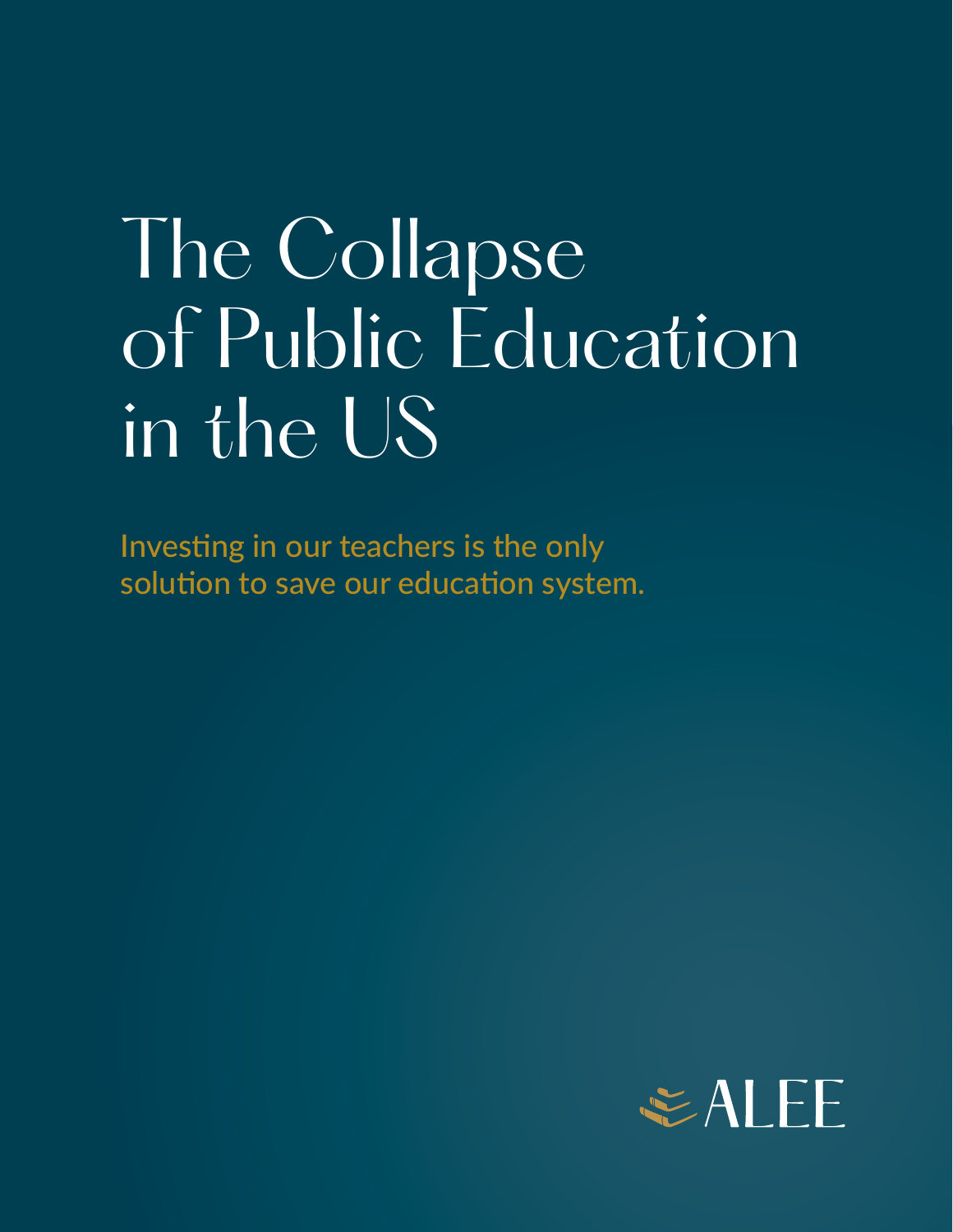#### Teachers Are the Foundation: Without Them, Education Fails

#### **Think for a moment…**

Who was your most impactful teacher? Did their trust in you make you feel known? Did they consistently challenge you to do your best because they knew you well enough to motivate you?

Well-prepared, well-supported, and energized teachers form relationships with students that change lives. This generation of learners, however, may never experience those relationships.

Because today, teachers are leaving classrooms at incredibly high rates; and while they're still in the classroom, they don't have the emotional bandwidth to fully invest in relationships with students.

Many educators are unprepared for the challenges they face in the classroom, and professional development all but stops once teachers begin their career. While administrators are acutely aware of the importance of ongoing professional development, the difficult business of running a school has forced them to prioritize putting out fires over long-term sustainability.

This is a devastating and urgent problem. Right now, 44% of new teachers leave the profession within five years. Teacher attrition costs the U.S. more than  $$7B$  annually<sup>1</sup> and impacts the quality of education our children receive.

Teacher preparation and experience are the most important factors in determining student outcomes. In addition to teachers leaving after short stints in the classroom, more than 25% of the teaching force is uncertified or became certified through alternative pathways. Those who have chosen to go into the profession deserve the support necessary to ensure they, and their students, are successful. What's more, the lack of continued high-quality professional development is exacerbated in under-served communities—further driving inequity.

If we are not supporting our teachers—the backbone of our public education system—how can we continue to enrich our students, communities, and our society?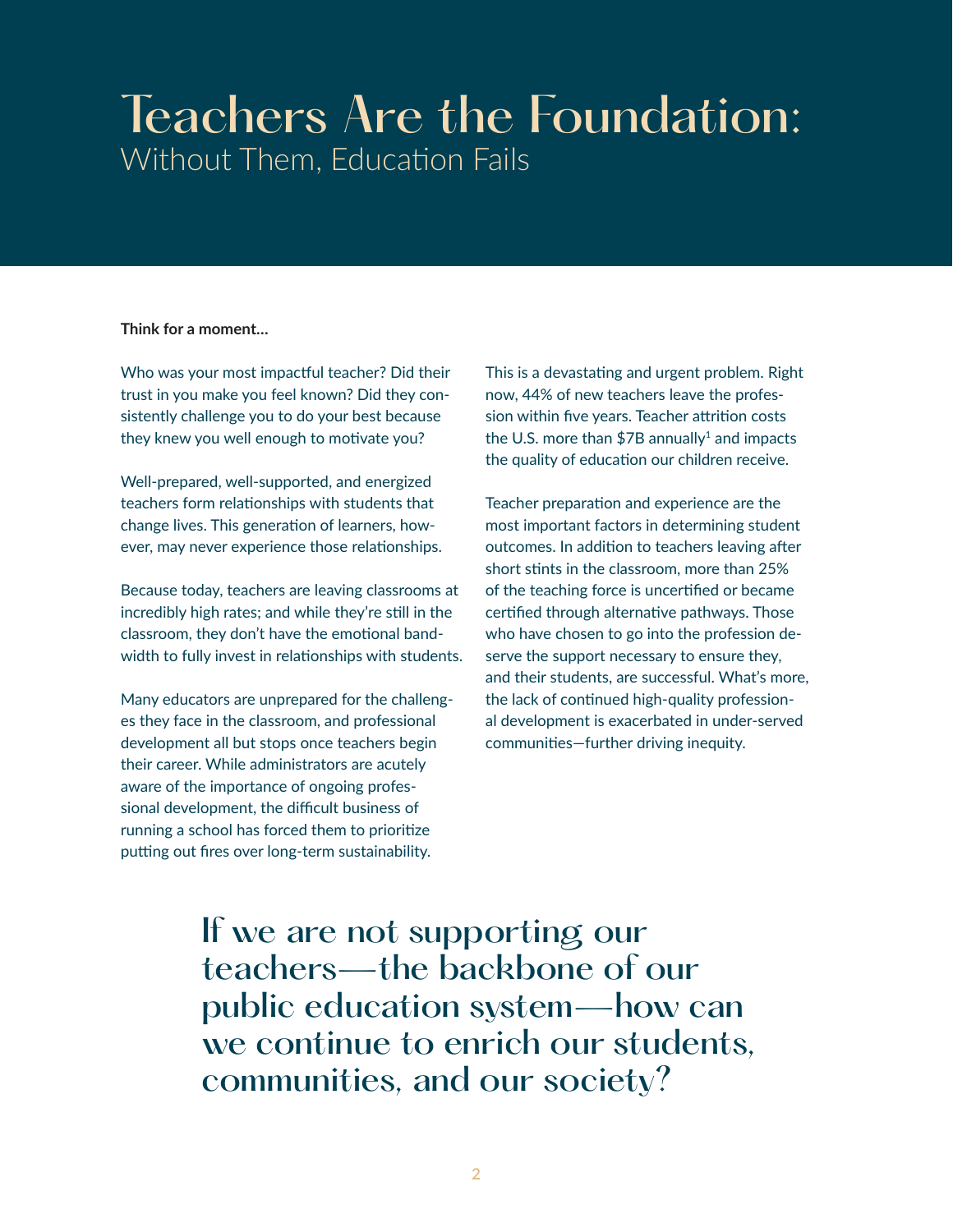## Can Public Education Be Saved?

What happens to our education system if teachers, the "number one influence on student achievement," continue to go unsupported?

Our schools are hemorrhaging teachers. In the U.S., more than 270,000 teachers are expected to leave the profession by  $2026<sup>2</sup>$ , and the number of undergraduates entering teacher preparation programs is declining each year.

At the current rate, within 15 years the average teacher-to-student ratio will be 1:50. One teacher. Fifty students. Who could teach in that environment? Who could learn in that environment?

Schools cannot exist without teachers. It is imperative we commit to supporting our educators and provide them with the tools they need to stay in the classroom.



We've done the math, and it's bleak.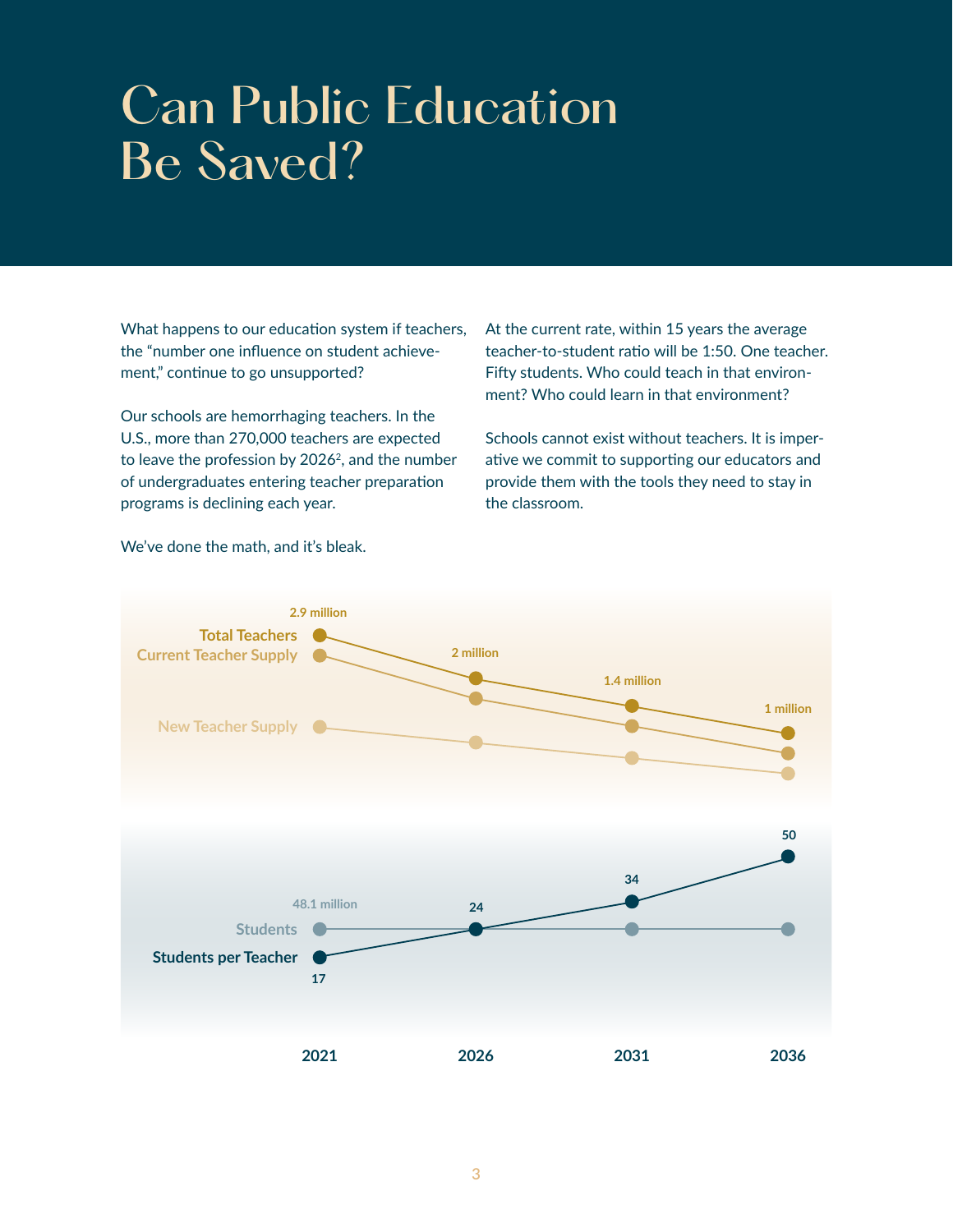

The teacher shortage crisis cannot be solved with the current practices in place. The answer does not lie in trying to fill the classroom with more substitute teachers, nor does it lie in placing students in front of computers with "student-led" curricula. It relies on us supporting and developing our existing talent and the talent entering the teaching profession. We have work to do now.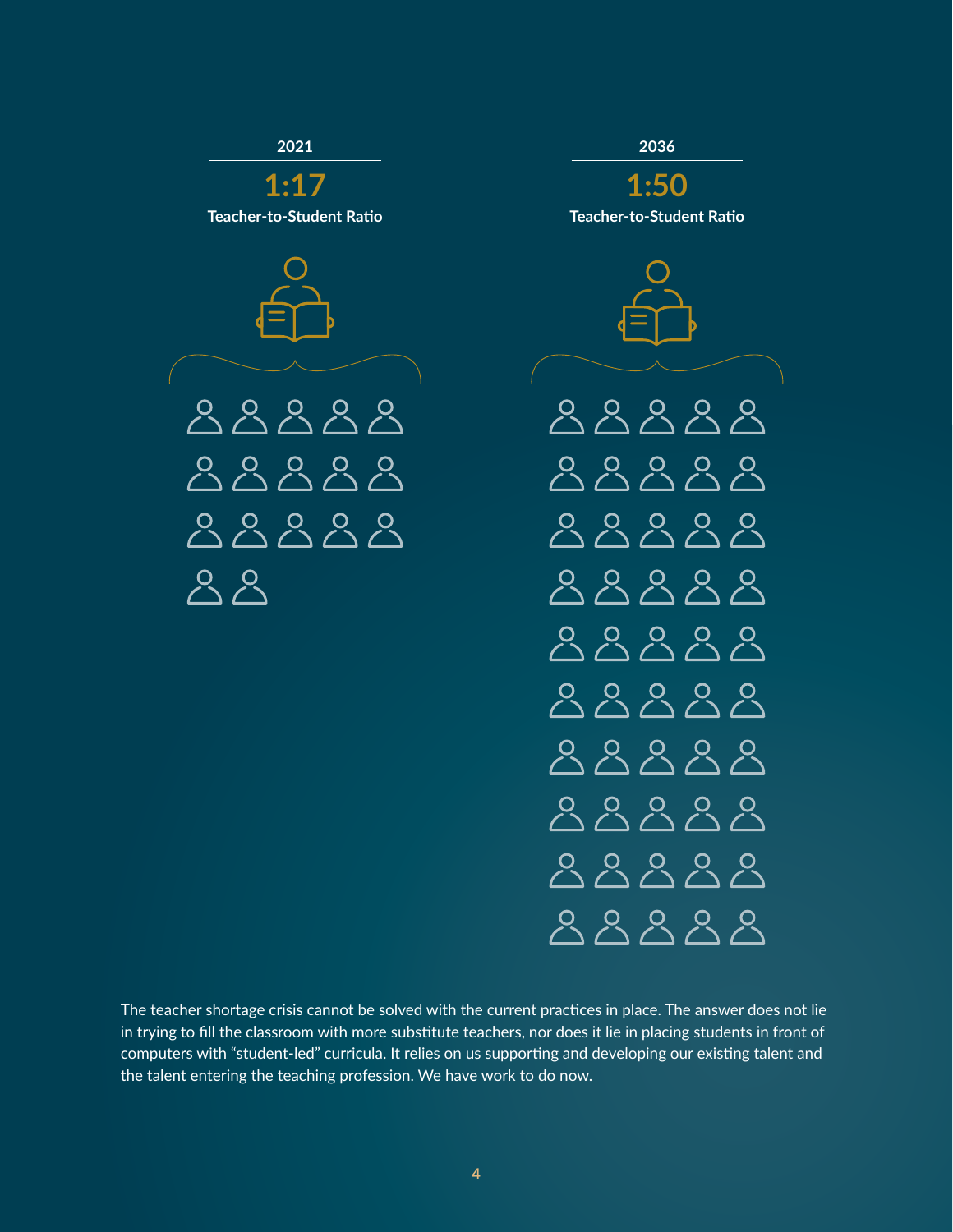## Teacher-Support Transforms Public Education

Nearly half of teachers spend upwards of 10 hours every week building their own instructional content (increasing from 22% in 2019) in addition to the time they spend in the classroom. Without better preparation tools, teachers will not be able to confidently and successfully educate their students.

The average school district spends \$4.4 million annually on digital curriculum resources. This highlights the unquestionable need for ease, support, and guidance for teachers, along with cost effectiveness and efficiency for districts.

The problem is these tools are often lowquality, open-sourced, and built to push teachers out rather than elevate them.

What if school leaders had better options? What if teachers had options that met at the intersection of technology and tradition?

With a different, tailored instructional tool, the teaching experience will transform for both educators and school leaders, thus impacting students. Not only will educators have the tools they need to teach effectively with support and guidance, but school leaders will also save money and be able to repurpose funds spent on the exponential costs of teacher attrition.

Amid the growing teacher shortage and the lack of resources for educators, we are in dire need of something that not only has an immediate impact on student achievement, but also commits to serving and supporting teachers in the long run.

That's where we come in.

"Delivering a worldclass public education to every single student in America requires more than short-term Band-Aids. It requires a unified, non-politicized, authentic attempt to address the reinforcement of and transformation of one of the most important institutions in our country, and that is our public education system."

— Kim Anderson, Executive Director of the National Education Association3

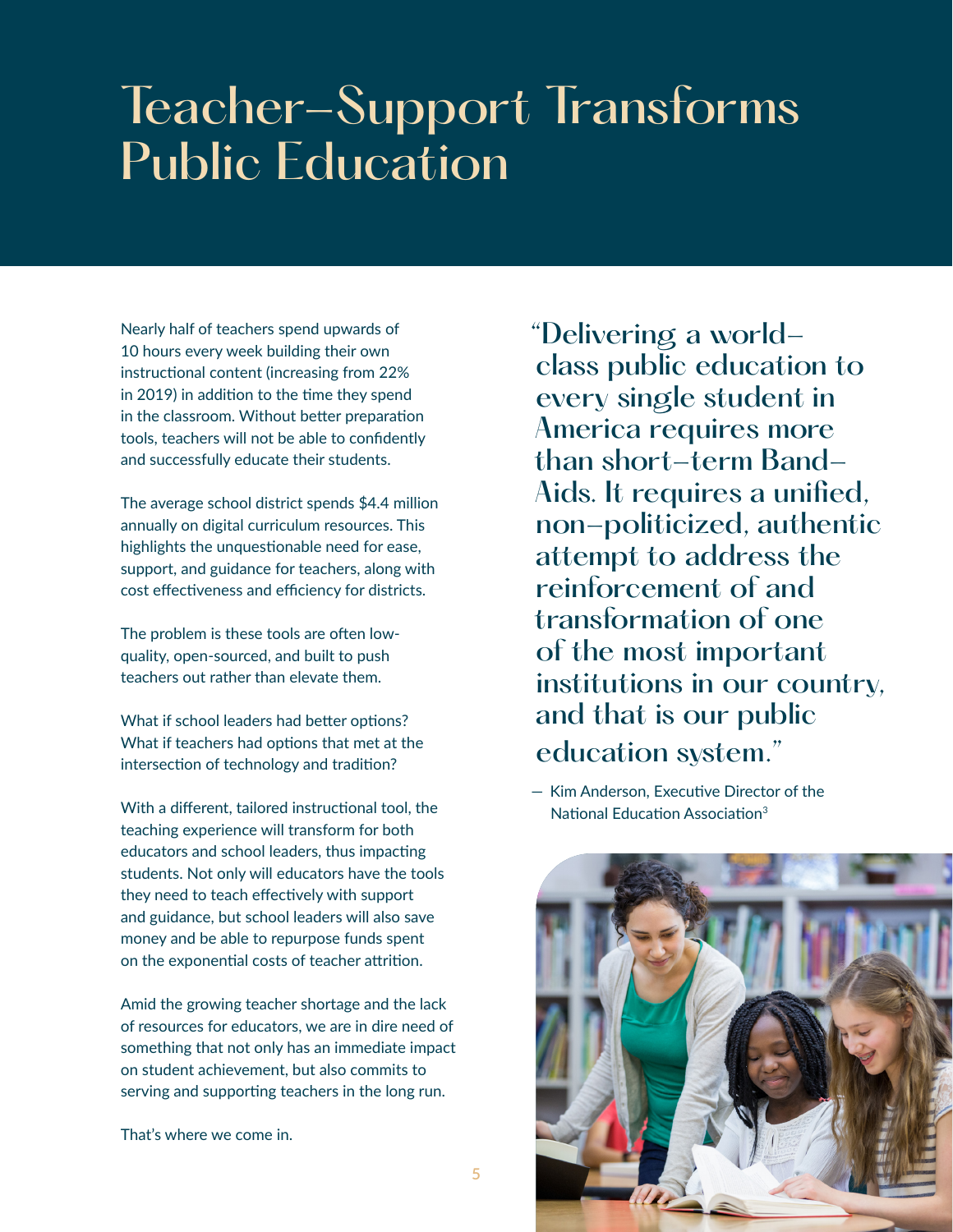### ALEE commits to teacher success because our education system depends on it.

Alexandria Learning Ecosystem for Educators (ALEE) aims to upend the teacher shortage by focusing on teacher retention.

ALEE transforms teacher development, commits to teacher success, and ensures that the right to a quality education survives beyond our current teacher shortage.

Teachers can never be replaced by technology. ALEE is about getting back to basics for literacy instruction in a tech-enabled but teacher-first approach. We provide curated instructional engagements for high-quality literary works in their full form. Teaching literacy effectively is difficult. Teaching to meet the needs of all students is even more difficult, which is why all of ALEE's instructional content is scaffolded at multiple levels.

ALEE enables teachers to choose how they want to use that content in their lesson plans, providing an important balance of guidance and autonomy. The more teachers use the platform, the more their content expertise and pedagogical skills develop, as the pedagogical material is generalizable to future lessons.

The content is curated and tagged by subject matter experts—teachers with proven track records of success. Through this approach, ALEE commits to ensuring that all educators are resourced, supported, and empowered to be autonomous and confident in the classroom from year one to retirement.

#### **About ALEE**

Founded in 2021 by long-time educator and school leader, Marjorie Cass, ALEE empowers educators to create intellectually rigorous content and instructional materials, while developing as educators. ALEE is 100% committed to supporting educators from year one to retirement by investing in their growth and equipping them with the support needed to provide rigorous learning opportunities for all students and fulfilling the promise of equitable education for all. Learn more at myalee.com and follow our journey in supporting educators.

A teacher. A student. And a book.

**Learn more: myalee.com Follow us: @my\_alee\_**